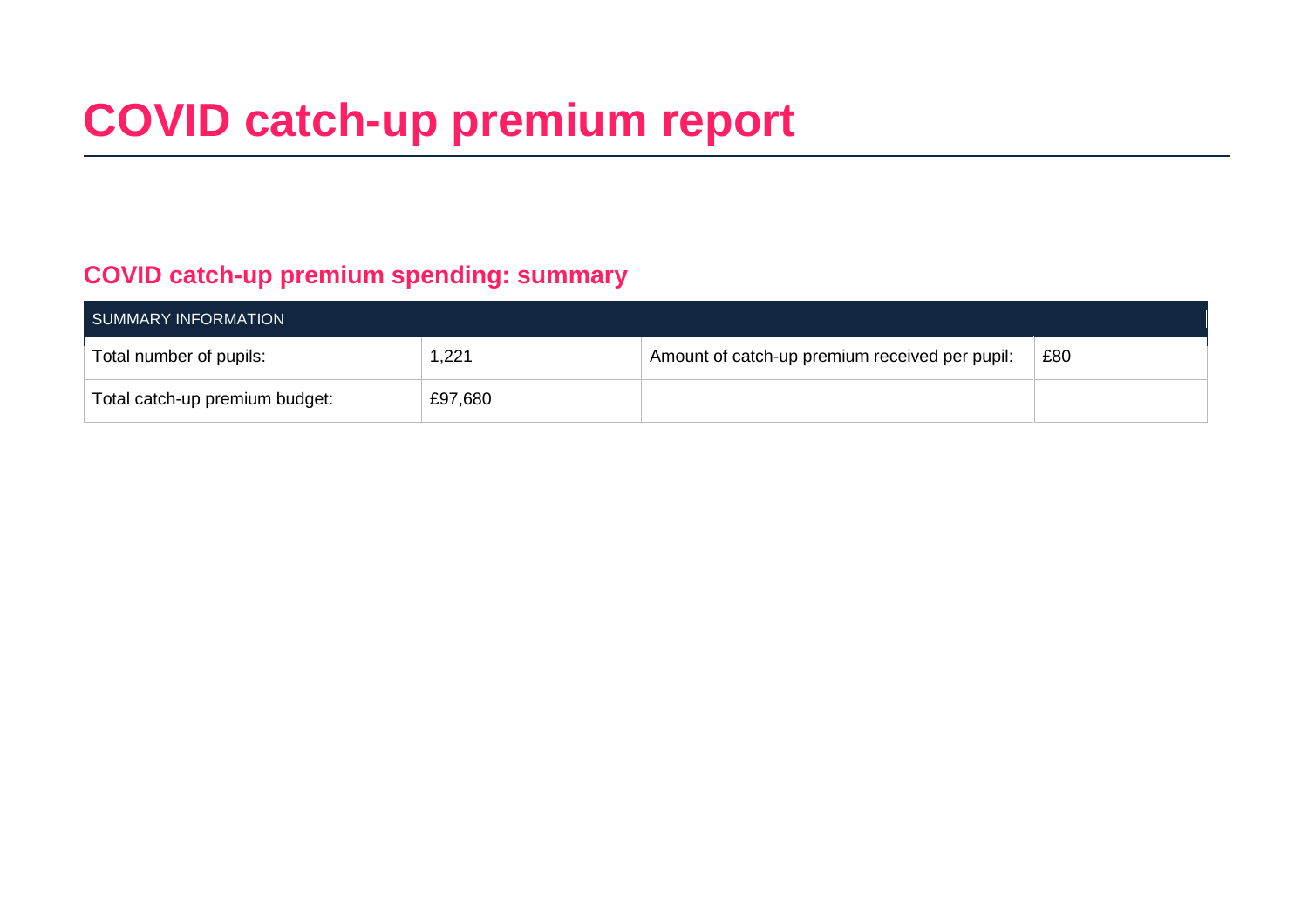### STRATEGY STATEMENT

The national lockdown and considerable time away from formal schooling have created significant gaps in learning that Beauchamps High School is now addressing. This disproportionately impacts disadvantaged pupils, meaning they are likely to fall further behind their non-disadvantaged peers. Key issues are literacy (particularly vocabulary), oracy, self-regulation and motivation, relationships, SEMH and self-esteem, and the impact of family pressures on children's learning and wellbeing. This document identifies the barriers to achievement for all pupils caused by the impact of COVID-19 and the strategies implemented to overcome them. **Our goal is to negate the worst effects of school closures on all pupils, but disadvantaged pupils in particular.**

Our strategies are in line with recommendations in ["The EEF Guide to Supporting School Planning: A Tiered Approach 2020-21",](https://educationendowmentfoundation.org.uk/public/files/Publications/Covid-19_Resources/Covid-19_support_guide_for_schools.pdf) which recommends evidence-based approaches focusing on:

- 1. High quality teaching for all;
- 2. Targeted academic support; and
- 3. Wider strategies.

Our strategies are also being shaped by our own research and evaluation of the relative impact of different interventions within Beauchamps High School.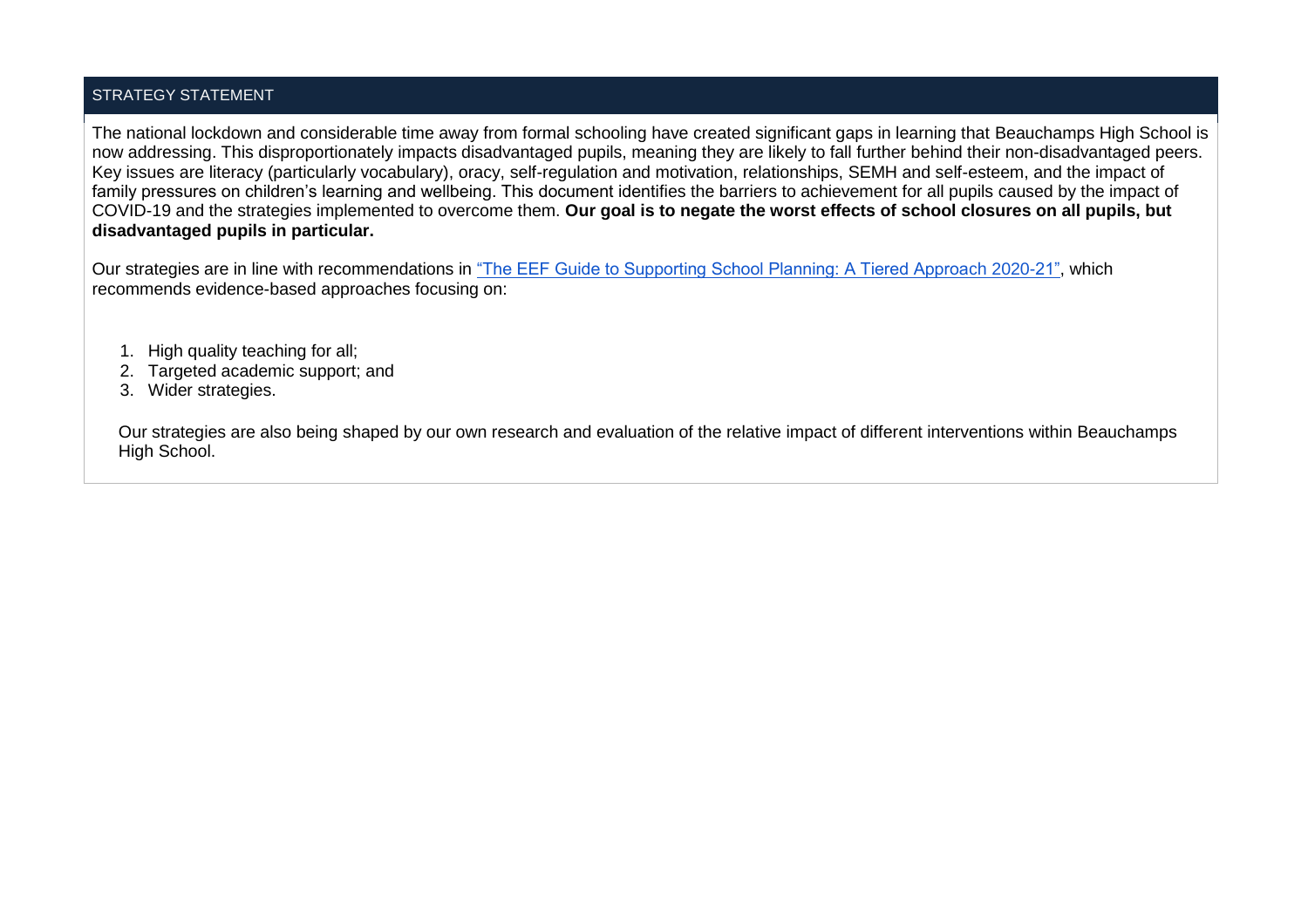### **Barriers to learning**

| <b>BARRIERS TO FUTURE ATTAINMENT</b> |                                                                                                                                  |  |  |  |
|--------------------------------------|----------------------------------------------------------------------------------------------------------------------------------|--|--|--|
| Academic barriers:                   |                                                                                                                                  |  |  |  |
| $\overline{A}$                       | Transition of Face2Face Teaching to Hybrid then Online Curriculum                                                                |  |  |  |
| B                                    | Engagement from students in online learning                                                                                      |  |  |  |
| $\mathsf{C}$                         | Engagement in reading and development of vocabulary                                                                              |  |  |  |
| D                                    | Engagement in activities that support mental health decrease, whilst engagement in activities that hinder mental health increase |  |  |  |
| E                                    | Gaps in knowledge develop in all subject areas                                                                                   |  |  |  |
| F                                    | Lack of opportunities to develop soft skills and group work                                                                      |  |  |  |

# ADDITIONAL BARRIERS External barriers: G Absence among disadvantaged pupils is greater than non-disadvantaged peers through the phased return and reopening period H Lack of appropriate information technology to support teaching and learning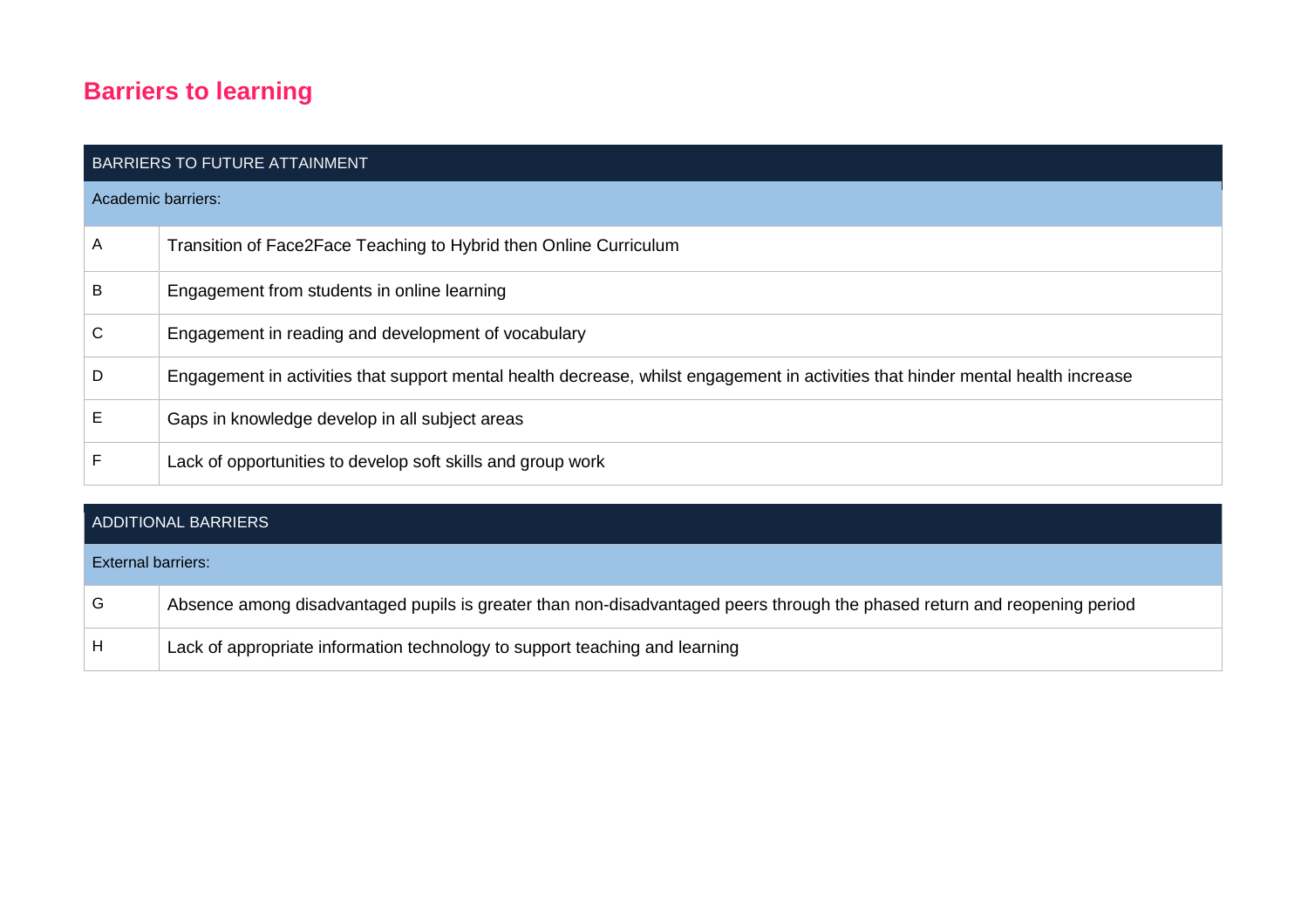## **Planned expenditure for current academic year.**

### **Quality of teaching for all**

| Quality OF teaching for all                                                                            |                                                                                                              |                                                                                                                                                                                        |                                                                                                                                                                     |                   |                                  |  |
|--------------------------------------------------------------------------------------------------------|--------------------------------------------------------------------------------------------------------------|----------------------------------------------------------------------------------------------------------------------------------------------------------------------------------------|---------------------------------------------------------------------------------------------------------------------------------------------------------------------|-------------------|----------------------------------|--|
| <b>Action</b>                                                                                          | Intended outcome and<br>success criteria                                                                     | What's the evidence and<br>rationale for this choice?                                                                                                                                  | How will you make sure it's<br>implemented well?                                                                                                                    | <b>Staff lead</b> | When will<br>you review<br>this? |  |
| Deliver training to staff<br>to ensure that they can<br>deliver quality teaching<br>by remote learning | Full timetable offer is<br>maintained for students<br>working from home                                      | It is essential that a full provision<br>of education is maintained for all<br>students so that gaps in learning<br>are minimized for the time that<br>students will return to school. | Delivered by staff with proven<br>expertise in the areas they are<br>leading                                                                                        | <b>TKI</b>        | April 2021                       |  |
| <b>Increased Parental</b><br>Engagement                                                                | To help parents better<br>understand TEAMS and<br>engage in online<br>learning                               | Parents need to feel part of the<br>child's education and have a<br>critical role in facilitating home<br>learning, Engagement is the key to<br>learning                               | Phone Calls to parents where<br>students are not engaging to see<br>how we can help<br>Monitoring of student engagement in<br>lessons                               | JBE/YLs           | April 2021                       |  |
| Developing<br>Opportunities to<br>improve student<br>engagement                                        | Improve student<br>engagement in online<br>lessons                                                           | For students to learn, children<br>need to be active, not doing more<br>but thinking more, being<br>challenged to be part of the lesson<br>and demonstrate the learning                | Monitoring of student engagement<br>through the continuation of learning<br>walks online                                                                            | <b>SLT</b>        | April 2021                       |  |
| <b>High Quality</b><br>Consolidation of<br>Learning                                                    | Improvement of deep<br>learning surrounding<br>the identified building<br>blocks for each<br>curriculum area | To focus on areas of 'lost learning'<br>to reinforce and develop or<br>extended student learning. So<br>there is less of a gap on return to<br>face2face teaching                      | Continual online assessment to<br>monitor the development of the<br>students over time, with further<br>summative assessments once<br>face2face teaching is resumed | <b>ALI</b>        | April 2021                       |  |
| Supporting a degree of<br>flexibility for students in<br>where and when they<br>learn                  | Allow students to<br>engage in lessons<br>outside of normal<br>school hours                                  | Home Learning is a difficult<br>prospect for many families, and<br>they need to support to engage in<br>learning when they are able                                                    | Monitor of school policy to publish<br>online all materials online for every<br>lesson and continue to monitor the<br>engagement of students                        | <b>SLT</b>        | April 2021                       |  |
| Total budgeted cost:                                                                                   |                                                                                                              |                                                                                                                                                                                        |                                                                                                                                                                     |                   | £18,000                          |  |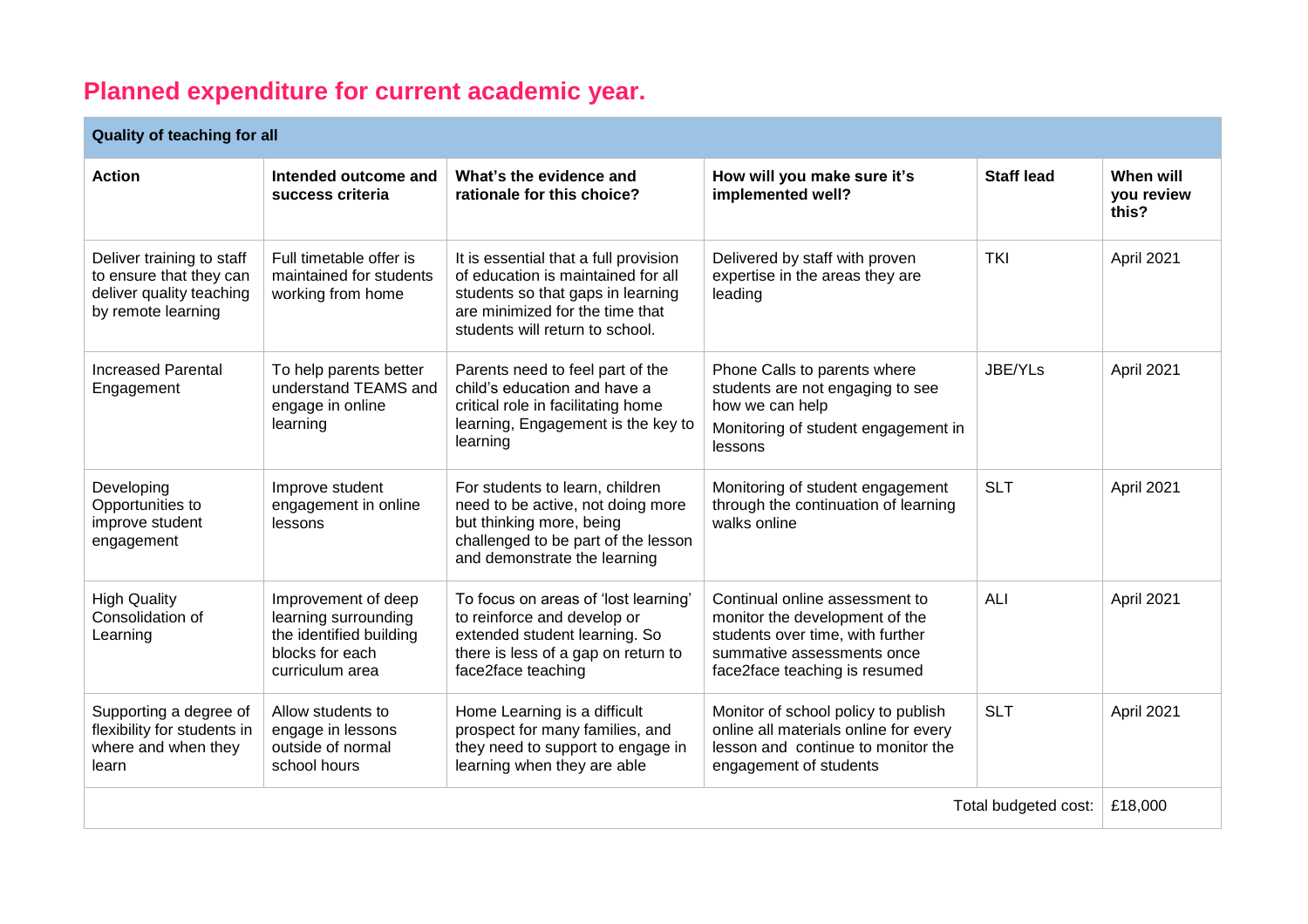| <b>Targeted support</b>                                                                                                                           |                                                                                                                                                                 |                                                                                                                                                                                                         |                                                                                                                                                                |                    |                                  |
|---------------------------------------------------------------------------------------------------------------------------------------------------|-----------------------------------------------------------------------------------------------------------------------------------------------------------------|---------------------------------------------------------------------------------------------------------------------------------------------------------------------------------------------------------|----------------------------------------------------------------------------------------------------------------------------------------------------------------|--------------------|----------------------------------|
| <b>Action</b>                                                                                                                                     | Intended outcome and<br>success criteria                                                                                                                        | What's the evidence and<br>rationale for this choice?                                                                                                                                                   | How will you make sure it's<br>implemented well?                                                                                                               | <b>Staff lead</b>  | When will<br>you review<br>this? |
| EP assessments for<br>targeted students                                                                                                           | A detailed EP<br>assessment will provide<br>a detailed assessment<br>of the learning needs<br>and strategies of some<br>of our most vulnerable<br>students.     | Previous use of detailed EP<br>reports                                                                                                                                                                  | Use of experienced EP and SENCO<br>to oversee implementation of key<br>recommendations                                                                         | <b>HCL</b>         | August 2021                      |
| Increase provision of<br>Lexia programme and<br>other initiatives to<br>improve Literacy and<br>vocabulary                                        | More students in need<br>will be able to access<br>the programme from<br>home during lockdown<br>and more availability<br>when students return to<br>school     | Lexia is a national programme with<br>proven results in improving<br>student's Literacy                                                                                                                 | Monitored by key staff trained in the<br>provision of the programme                                                                                            | <b>HCL/JCO/SPE</b> | August 2021                      |
| Implementation of<br>intervention weeks in<br>school using additional<br>education staff to<br>deliver to targeted<br>small groups of<br>students | Departments will have<br>identified those<br>students who are most<br>in need of additional<br>tuition and these<br>students will catch up<br>with their peers. | Previous successes in the school<br>of using tutors from twenty twenty<br>learning. Outcomes for students<br>from sessions delivered by this<br>company have been very positive<br>in the last 3 years. | School staff will also attend the<br>sessions so that quality assurance<br>can be undertaken. Impact<br>measured for those students who<br>attend the sessions | <b>LSY</b>         | August 2021                      |
| Employment for<br>graduates to work with<br>small groups and<br>individual students<br>within a department                                        | By providing additional<br>tuition to targeted<br>students they will catch<br>up with their peers                                                               | Proven success of small group<br>and 1 to 1 tuition both at a school<br>and a national level                                                                                                            | Graduates based within department<br>s and under the guidance of<br>experienced Subject Leaders                                                                | <b>SLT</b>         | August 2021                      |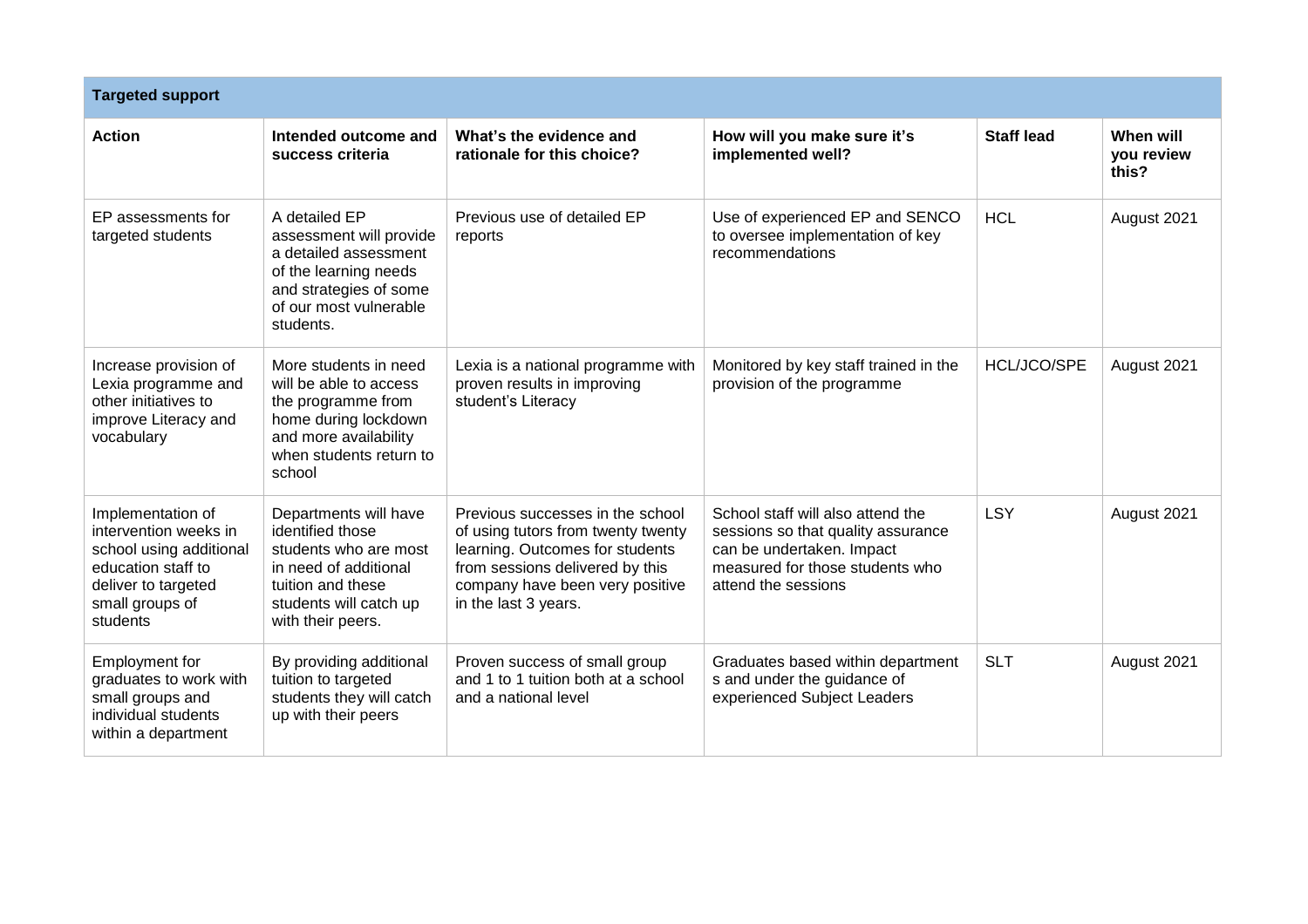| Provision of summer<br>school/holiday<br>provision/weekend<br>provision                              | Students who attend<br>these sessions will<br>have been identified as<br>being most behind their<br>peers and through<br>attendance at these<br>sessions will catch up<br>with their peers | Key intervention identified by EEF<br>raising not only academic<br>attainment but also the potential to<br>benefit emotional well-being | Using known school staff and<br>established tuition delivery partner<br>(twenty twenty)  | <b>DWI/LSY</b>     | August 2021                      |
|------------------------------------------------------------------------------------------------------|--------------------------------------------------------------------------------------------------------------------------------------------------------------------------------------------|-----------------------------------------------------------------------------------------------------------------------------------------|------------------------------------------------------------------------------------------|--------------------|----------------------------------|
| Total budgeted cost:                                                                                 |                                                                                                                                                                                            |                                                                                                                                         |                                                                                          |                    | £30,000                          |
| <b>Other approaches</b>                                                                              |                                                                                                                                                                                            |                                                                                                                                         |                                                                                          |                    |                                  |
| <b>Action</b>                                                                                        | Intended outcome and<br>success criteria                                                                                                                                                   | What's the evidence and<br>rationale for this choice?                                                                                   | How will you make sure it's<br>implemented well?                                         | <b>Staff lead</b>  | When will<br>you review<br>this? |
| Provision of laptops to<br>all staff                                                                 | All staff can deliver a<br>full curriculum from their<br>home environment.                                                                                                                 | Students need to maintain a<br>school routine and to be able to<br>access the best possible remote<br>learning.                         | Surveys of staff, review of parent<br>and student feedback, through<br>school QA process | <b>SLT/IT Team</b> | August 2021                      |
| Provision of laptops<br>and other equipment to<br>students who are<br>working from home              | All students can access<br>the full provision of<br>remote learning being<br>delivered by the school                                                                                       | Students need to maintain a<br>school routine and to be able to<br>access the best possible remote<br>learning.                         | Tracking of attendance to lessons<br>and engagement                                      | SLT/IT Team        | August 2021                      |
| Develop a tracking<br>system that can<br>monitor attendance to<br>remote learning by all<br>students | Data can be analysed<br>and actions taken.<br>Attendance to remote<br>learning will increase                                                                                               | Students need to maintain a<br>school routine and to be able to<br>access the best possible remote<br>learning.                         | Tracking of attendance to lessons<br>and engagement                                      | <b>JBE</b>         | August 2021                      |
| Total budgeted cost:                                                                                 |                                                                                                                                                                                            |                                                                                                                                         |                                                                                          | £50,000            |                                  |